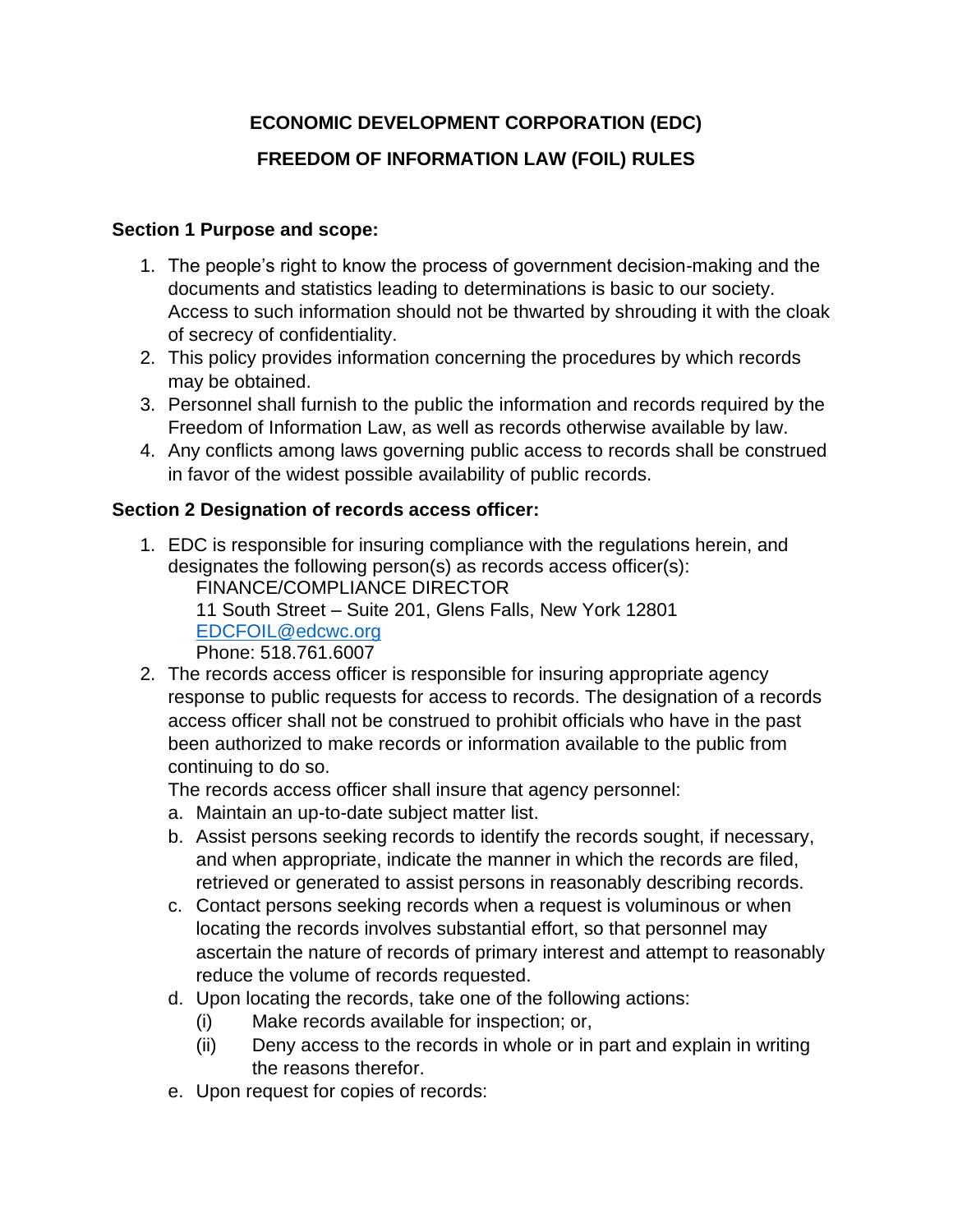- (i) Make a copy available upon payment or offer to pay established fees, if any, in accordance with Section 8; or,
- (ii) Permit the requester to copy those records.
- f. Upon request, certify that a record is a true copy ; and
- g. Upon failure to locate records, certify that;
	- (i) (insert name of agency or municipality) is not the custodian for such records, or
	- (ii) The records of which (insert name of agency or municipality) is a custodian cannot be found after diligent search.

# **Section 3 Location:**

Records shall be available for public inspection and copying at:

11 South Street – Suite 201, Glens Falls, New York 12801

# **Section 4 Hours for public inspection:**

Requests for public access to records shall be accepted and records produced during all hours regularly open for business.

These hours are: Mon-Fri 9am to 3 pm, provided that all reviews of records are made by appointment to the Records Access Officer.

# **Section 5 Requests for public access to records:**

- 1. A written request shall be required.
- 2. If records are maintained on the internet, the requester shall be informed that the records are accessible via the internet and in printed form either on paper or other information storage medium.
- 3. A response shall be given within five business days of receipt of a request by:
	- (i) informing a person requesting records that the request or portion of the request does not reasonably describe the records sought, including direction, to the extent possible, that would enable that person to request records reasonably described;
	- (ii) granting or denying access to records in whole or in part;
	- (iii) acknowledging the receipt of a request in writing, including an approximate date when the request will be granted or denied in whole or in part, which shall be reasonable under the circumstances of the request and shall not be more than twenty business days after the date of the acknowledgment, or if it is known that circumstances prevent disclosure within twenty business days from the date of such acknowledgment, providing a statement in writing indicating the reason for inability to grant the request within that time and a date certain, within a reasonable period under the circumstances of the request, when the request will be granted in whole or in part; or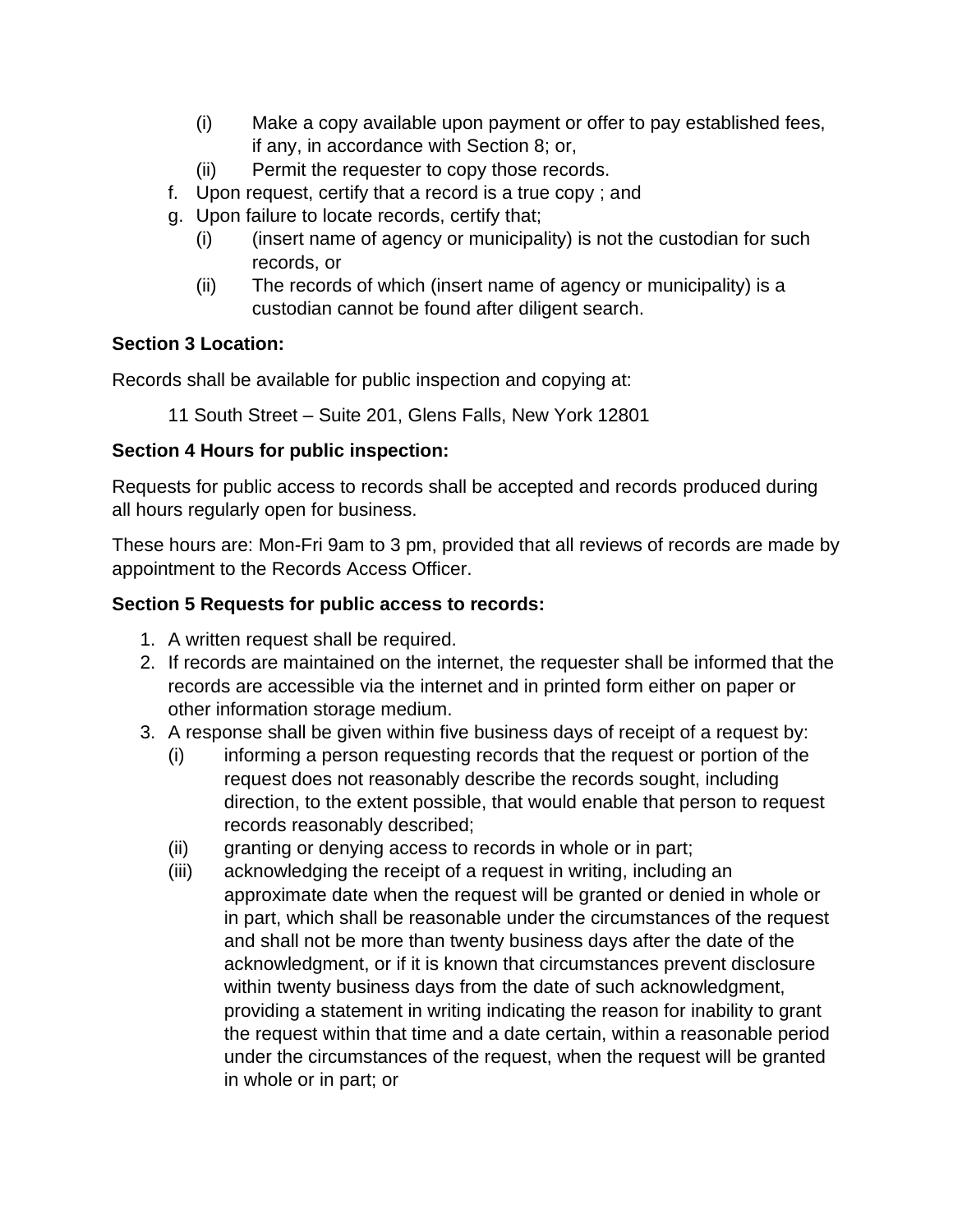- (iv) if the receipt of request was acknowledged in writing and included an approximate date when the request would be granted in whole or in part within twenty business days of such acknowledgment, but circumstances prevent disclosure within that time, providing a statement in writing within twenty business days of such acknowledgment specifying the reason for the inability to do so and a date certain, within a reasonable period under the circumstances of the request, when the request will be granted in whole or in part.
- 4. In determining a reasonable time for granting or denying a request under the circumstances of a request, personnel shall consider the volume of a request, the ease or difficulty in locating, retrieving or generating records, the complexity of the request, the need to review records to determine the extent to which they must be disclosed, the number of requests received by the agency, and similar factors that bear on the ability to grant access to records promptly and within a reasonable time.
- 5. A failure to comply with the time limitations described herein shall constitute a denial of a request that may be appealed. Such failure shall include situations in which an officer or employee:
	- (i) fails to grant access to the records sought, deny access in writing or acknowledge the receipt of a request within five business days of the receipt of a request;
	- (ii) acknowledges the receipt of a request within five business days but fails to furnish an approximate date when the request will be granted or denied in whole or in part;
	- (iii) furnishes an acknowledgment of the receipt of a request within five business days with an approximate date for granting or denying access in whole or in part that is unreasonable under the circumstances of the request;
	- (iv) fails to respond to a request within a reasonable time after the approximate date given or within twenty business days after the date of the acknowledgment of the receipt of a request;
	- (v) determines to grant a request in whole or in part within twenty business days of the acknowledgment of the receipt of a request, but fails to do so, unless the agency provides the reason for its inability to do so in writing and a date certain within which the request will be granted in whole or in part;
	- (vi) does not grant a request in whole or in part within twenty business days of the acknowledgment of the receipt of a request and fails to provide the reason in writing explaining the inability to do so and a date certain by which the request will be granted in whole or in part; or
	- (vii) responds to a request, stating that more than twenty business days is needed to grant or deny the request in whole or in part and provides a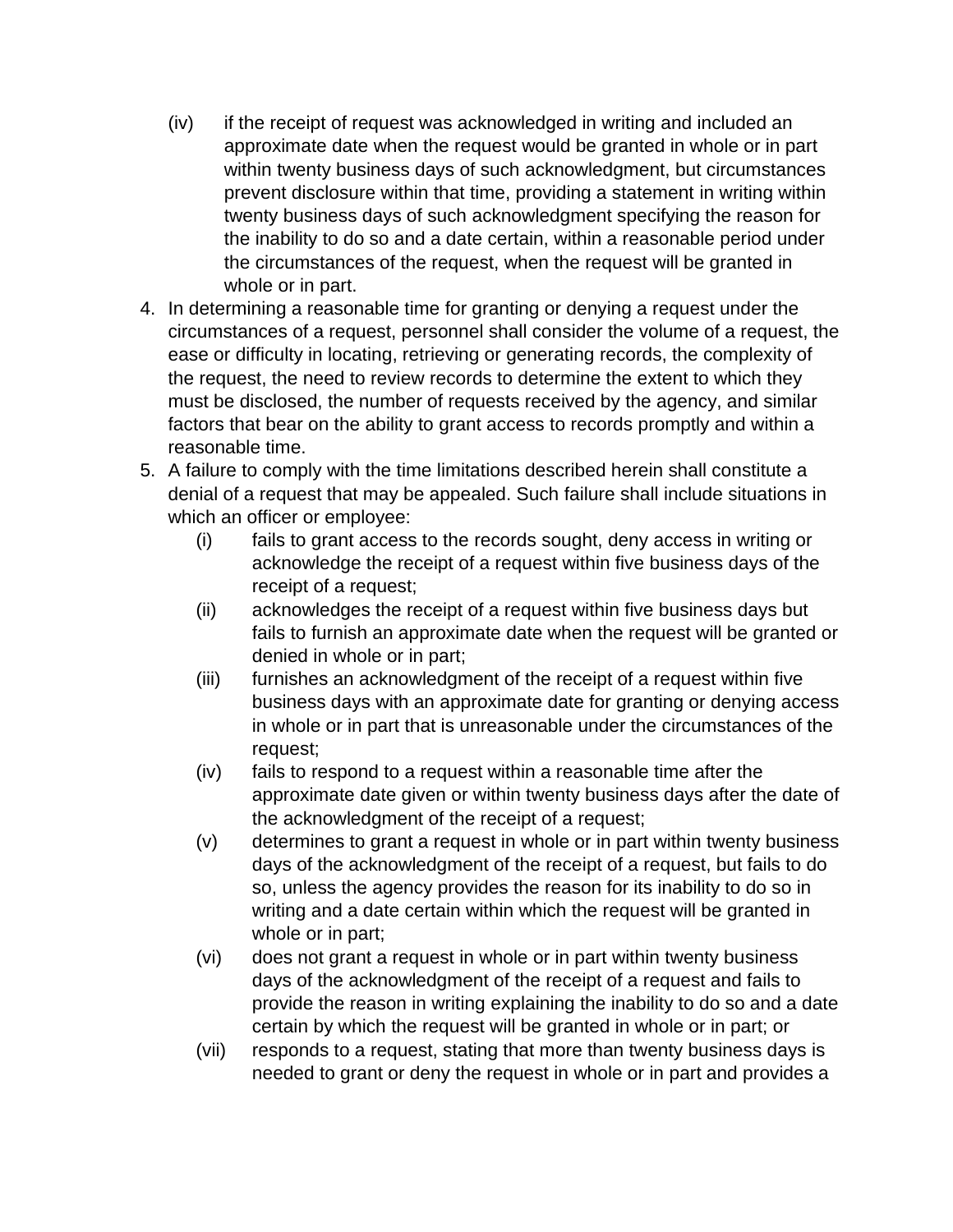date certain within which that will be accomplished, but such date is unreasonable under the circumstances of the request.

### **Section 6 Subject matter list:**

- 1. The records access officer shall maintain a reasonably detailed current list by subject matter of all records in its possession, whether or not records are available pursuant to subdivision two of Section eighty-seven of the Public Officers Law.
- 2. The subject matter list shall be sufficiently detailed to permit identification of the category of the record sought.
- 3. The subject matter list shall be updated annually. The most recent update shall appear on the first page of the subject matter list.

# **Section 7 Denial of access to records:**

- 1. Denial of access to records shall be in writing stating the reason therefor and advising the requester of the right to appeal to the individual or body established to determine appeals, [who or which] shall be identified by name, title, business address and business phone number.
- 2. If requested records are not provided promptly, as required in Section 5 of these regulations, such failure shall also be deemed a denial of access.
- 3. The following person or persons or body shall determine appeals regarding denial of access to records under the Freedom of Information Law: **CEO**

# **Economic Development Corporation 11 South Street – Suite 201 Glens Falls, New York 12801 [EDCFOIL@edcwc.org](mailto:EDCFOIL@edcwc.org)**

- 4. Any person denied access to records may appeal within thirty days of a denial.
- 5. The time for deciding an appeal by the individual or body designated to determine appeals shall commence upon receipt of a written appeal identifying:
	- (i) the date and location of requests for records;
	- (ii) a description, to the extent possible, of the records that were denied; and
	- (iii) the name and return address of the person denied access.
- 6. A failure to determine an appeal within ten business days of its receipt by granting access to the records sought or fully explaining the reasons for further denial in writing shall constitute a denial of the appeal.
- 7. The person or body designated to determine appeals shall transmit to the Committee on Open Government copies of all appeals upon receipt of appeals. Such copies shall be addressed to:

**Committee on Open Government Department of State One Commerce Plaza 99 Washington Avenue, Suite 650 Albany, NY 12231**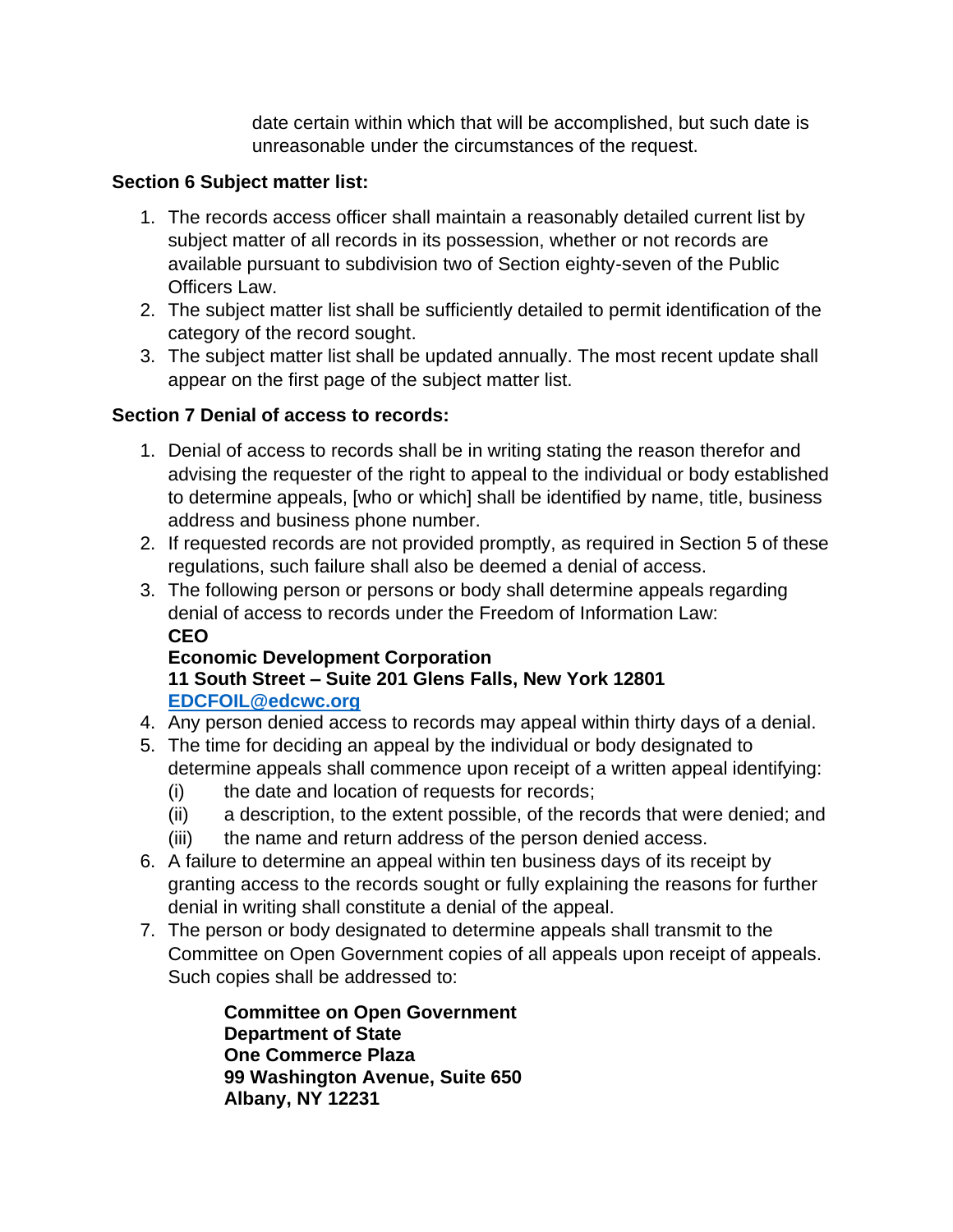8. The person or body designated to determine appeals shall inform the appellant and the Committee on Open Government of its determination in writing within ten business days of receipt of an appeal. The determination shall be transmitted to the Committee on Open Government in the same manner as set forth subdivision (f) of this section.

# **Section 8 Fees:**

- 1. There shall be no fee charged for:
	- (i) inspection of records;
	- (ii) search for records; or
	- (iii) any certification pursuant to this part.
- 2. Fees for copies may be charged, provided that:
	- (i) the fee for copying records shall not exceed 25 cents per page for photocopies not exceeding 9 by 14 inches. This section shall not be construed to mandate the raising of fees where agencies or municipalities in the past have charged less that 25 cents for such copies;
	- (ii) the fee for photocopies of records in excess of  $9 \times 14$  inches shall not exceed the actual cost of reproduction; or
	- (iii) an agency has the authority to redact portions of a paper record and does so prior to disclosure of the record by making a photocopy from which the proper redactions are made.
- 3. The fee an agency may charge for a copy of any other record is based on the actual cost of reproduction and may include only the following:
	- (i) an amount equal to the hourly salary attributed to the lowest paid employee who has the necessary skill required to prepare a copy of the requested record, but only when more than two hours of the employee's time is necessary to do so; and
	- (ii) the actual cost of the storage devices or media provided to the person making the request in complying with such request; or
	- (iii) the actual cost to the agency of engaging an outside professional service to prepare a copy of a record, but only when an agency's information technology equipment is inadequate to prepare a copy, and if such service is used to prepare the copy.
- 4. When an agency has the ability to retrieve or extract a record or data maintained in a computer storage system with reasonable effort, or when doing so requires less employee time than engaging in manual retrieval or redactions from nonelectronic records, the agency shall be required to retrieve or extract such record or data electronically. In such case, the agency may charge a fee in accordance with paragraph (d)(1) and (2) above.
- 5. An agency shall inform a person requesting a record of the estimated cost of preparing a copy of the record if more than two hours of an agency employee's time is needed, or if it is necessary to retain an outside professional service to prepare a copy of the record.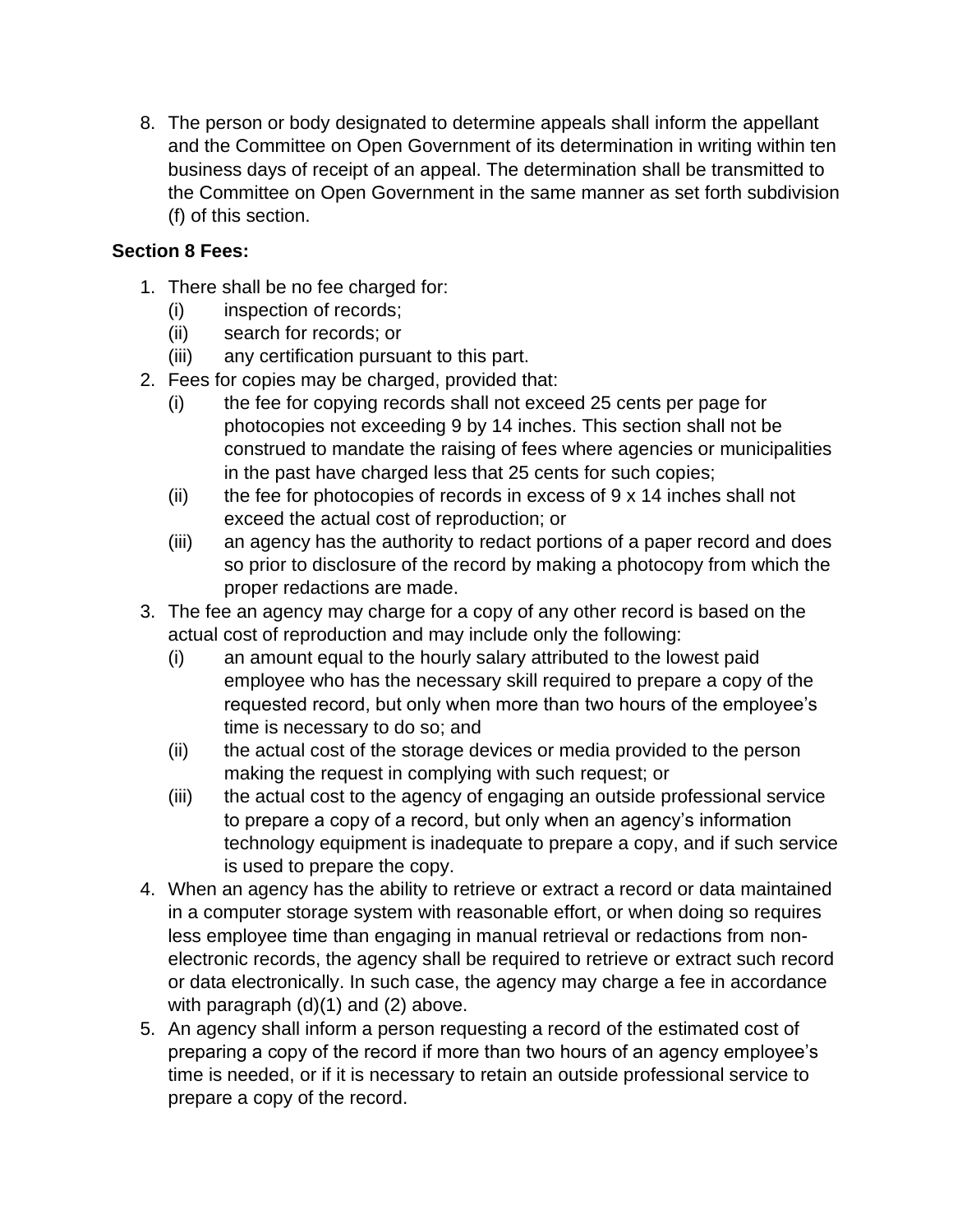- 6. An agency may require that the fee for copying or reproducing a record be paid in advance of the preparation of such copy.
- 7. An agency may waive a fee in whole or in part when making copies of records available.

#### **Section 9 Public notice:**

A notice as set forth on Schedule A shall be posted in a conspicuous location wherever records are kept.

#### **Section 10 Severability:**

If any provision of these regulations or the application thereof to any person or circumstances is adjudged invalid by a court of competent jurisdiction, such judgment shall not affect or impair the validity of the other provisions of these regulations or the application thereof to other persons and circumstances.